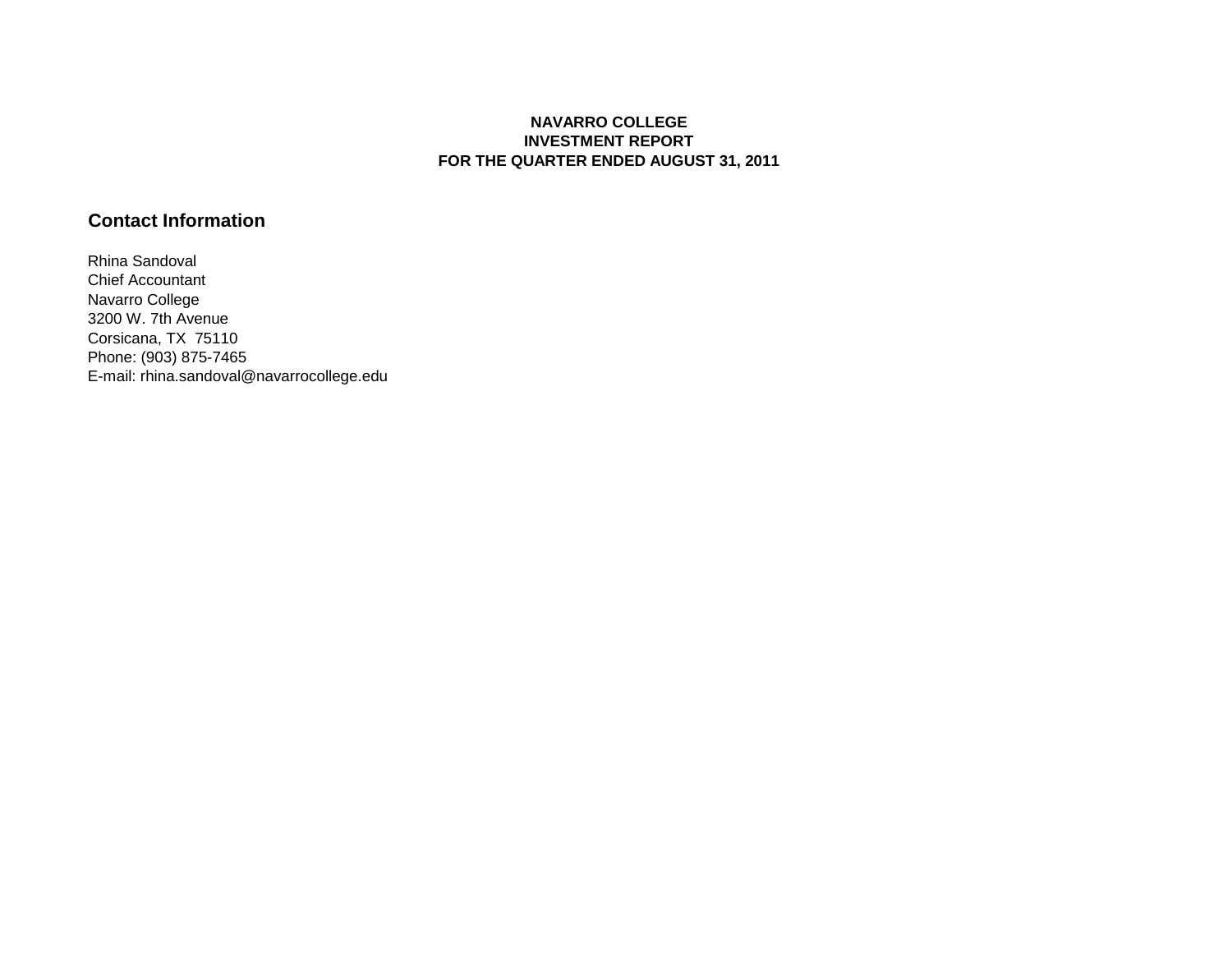### **NAVARRO COLLEGE INVESTMENT REPORT FOR THE QUARTER ENDED AUGUST 31, 2011**

| <b>TYPE OF INVESTMENT</b>                                                                                          | <b>BEGINNING</b><br><b>BOOK VALUE</b><br>05/31/11 | <b>ADDITIONS/</b><br><b>CHANGES</b><br><b>FOR PERIOD</b> | <b>ENDING</b><br><b>BOOK VALUE</b><br>08/31/11 | <b>BEGINNING</b><br><b>MARKET VALUE</b><br>05/31/11 | <b>ENDING</b><br><b>MARKET VALUE</b><br>08/31/11 |
|--------------------------------------------------------------------------------------------------------------------|---------------------------------------------------|----------------------------------------------------------|------------------------------------------------|-----------------------------------------------------|--------------------------------------------------|
| <b>Certificates of Deposit</b>                                                                                     |                                                   |                                                          |                                                |                                                     |                                                  |
| Community National Bank & Trust of TX - CD #1121587 (Schol)<br>Due 01/18/2012 @1.190% Rate<br>Purchased 07/18/2010 | 640,000.00                                        |                                                          | 640,000.00                                     | 646,614.44                                          | 648,534.09                                       |
| Community National Bank & Trust of TX - CD #1141420 (E&G)<br>Due 02/28/2012 @ 1.000% Rate<br>Purchased 08/28/2010  | 1,500,000.00                                      |                                                          | 1,500,000.00                                   | 1,511,342.47                                        | 1,515,123.29                                     |
| Community National Bank & Trust of TX - CD #1141442 (E&G)<br>Due 09/07/2011 @ .700% Rate<br>Purchased 09/07/2010   | 1,500,000.00                                      |                                                          | 1,500,000.00                                   | 1,507,652.05                                        | 1,510,298.63                                     |
| State Farm - CD #1019063147 (Aux)<br>Due 10/01/2011 @.9100% Rate<br>Purchased 10/01/2010                           | 100,000.00                                        |                                                          | 100,000.00                                     | 102,069.91                                          | 102,304.30                                       |
| First Bank & Trust Co. - CD #5006220 (E&G)<br>Due 10/18/2011 @2.200% Rate<br>Purchased 10/18/2010                  | 100,000.00                                        |                                                          | 100,000.00                                     | 101,356.16                                          | 101,910.68                                       |
| Prosperity Bank - CD #730010473 (Agency)<br>Due 04/09/2012 @ 0.700% Rate<br>Purchased 04/09/2011                   | 100,000.00                                        |                                                          | 100,000.00                                     | 100,099.73                                          | 100,276.16                                       |
| Prosperity Bank - CD #730010475 (Schol)<br>Due 04/09/2012 @0.700% Rate<br>Purchased 04/09/2011                     | 510,000.00                                        |                                                          | 510,000.00                                     | 510,508.60                                          | 511,408.44                                       |
| Prosperity Bank - CD #730010518 (E&G)<br>Due 04/11/2012 @ 0.700% Rate<br>Purchased 04/11/2011                      | 1,000,000.00                                      |                                                          | 1,000,000.00                                   | 1,000,958.90                                        | 1,002,723.29                                     |
| Prosperity Bank - CD #730010519 (E&G)<br>Due 10/13/2011 @ 0.450% Rate<br>Purchased 04/13/2011                      | 3,000,000.00                                      |                                                          | 3,000,000.00                                   | 3,001,775.34                                        | 3,005,178.08                                     |
| Citizens National Bank-Henderson CD #677159 (Schol)<br>Due 08/01/2013 @ 1.190% Rate<br>Purchased 08/01/2011        |                                                   | 250,000.00                                               | 250,000.00                                     |                                                     | 250,244.52                                       |
| Citizens National Bank-Henderson CD #677159 (Schol)<br>Due 08/01/2011 @ 2.100% Rate<br>Purchased 08/01/2009        | 250,000.00                                        | (250,000.00)                                             |                                                | 254,358.22                                          |                                                  |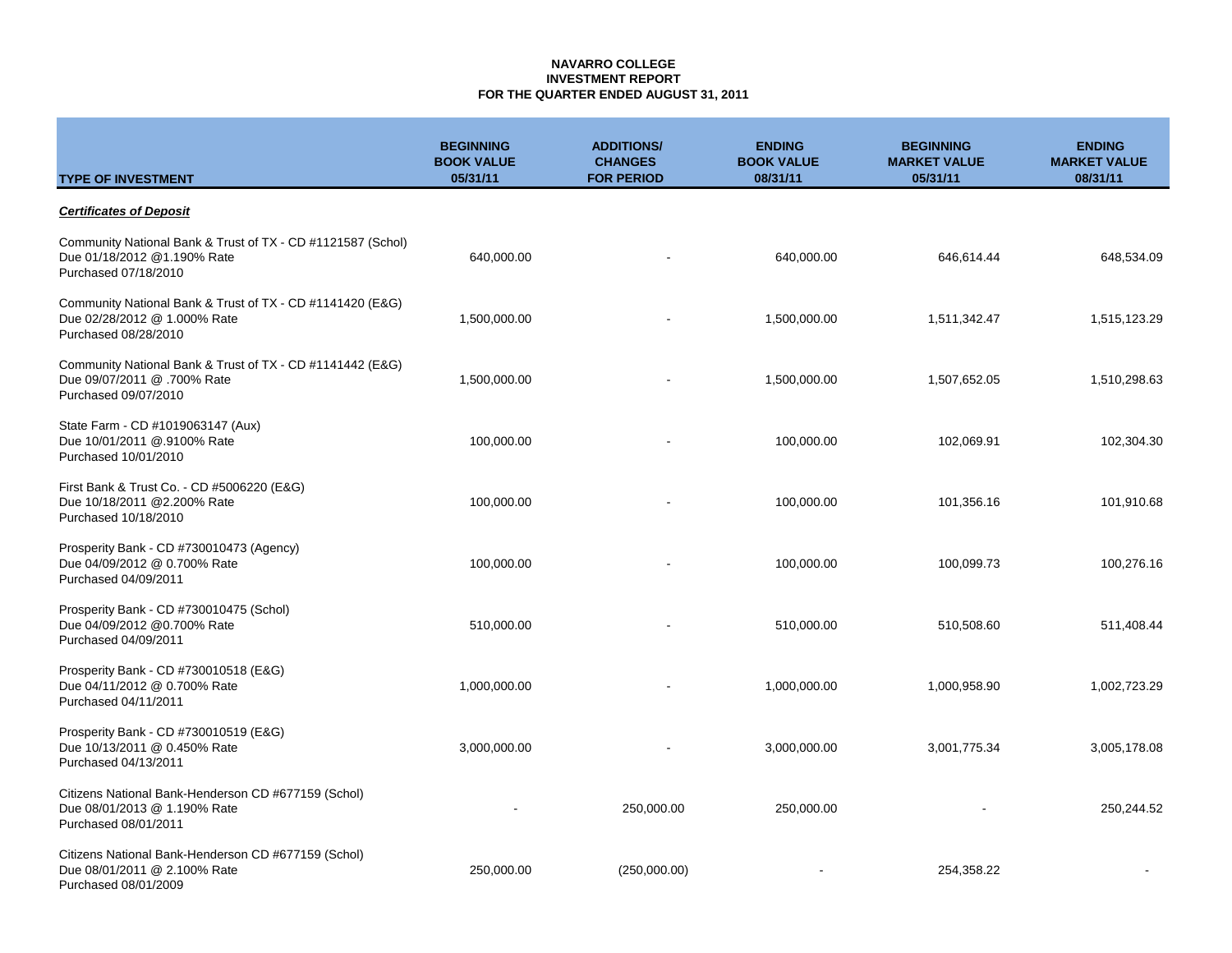### **NAVARRO COLLEGE INVESTMENT REPORT FOR THE QUARTER ENDED AUGUST 31, 2011**

| <b>TYPE OF INVESTMENT</b>                |              |    | <b>BEGINNING</b><br><b>BOOK VALUE</b><br>05/31/11 |                         | <b>ADDITIONS/</b><br><b>CHANGES</b><br><b>FOR PERIOD</b> | <b>ENDING</b><br><b>BOOK VALUE</b><br>08/31/11 |              | <b>BEGINNING</b><br><b>MARKET VALUE</b><br>05/31/11 | <b>ENDING</b><br><b>MARKET VALUE</b><br>08/31/11 |                           |              |
|------------------------------------------|--------------|----|---------------------------------------------------|-------------------------|----------------------------------------------------------|------------------------------------------------|--------------|-----------------------------------------------------|--------------------------------------------------|---------------------------|--------------|
|                                          | Subtotal     |    | 8,700,000.00                                      | \$                      | 0.00                                                     | $\frac{1}{2}$                                  | 8,700,000.00 | \$                                                  | 8,736,735.82                                     | $\boldsymbol{\mathsf{S}}$ | 8,748,001.48 |
| <b>U.S. Government Agency Securities</b> |              |    |                                                   |                         |                                                          |                                                |              |                                                     |                                                  |                           |              |
|                                          |              |    | $\blacksquare$                                    |                         | $\sim$                                                   |                                                | $\sim$       |                                                     | $\overline{\phantom{a}}$                         |                           | $\sim$       |
|                                          | Subtotal     |    | 0.00<br>0.00                                      | $\sqrt[6]{\frac{1}{2}}$ | $\blacksquare$                                           | \$                                             | 0.00         | $\sqrt[6]{3}$                                       | 0.00                                             | $\frac{1}{2}$             | 0.00         |
|                                          | <b>TOTAL</b> | \$ | 8,700,000.00                                      | \$                      | 0.00                                                     | \$                                             | 8,700,000.00 | \$                                                  | 8,736,735.82                                     | \$                        | 8,748,001.48 |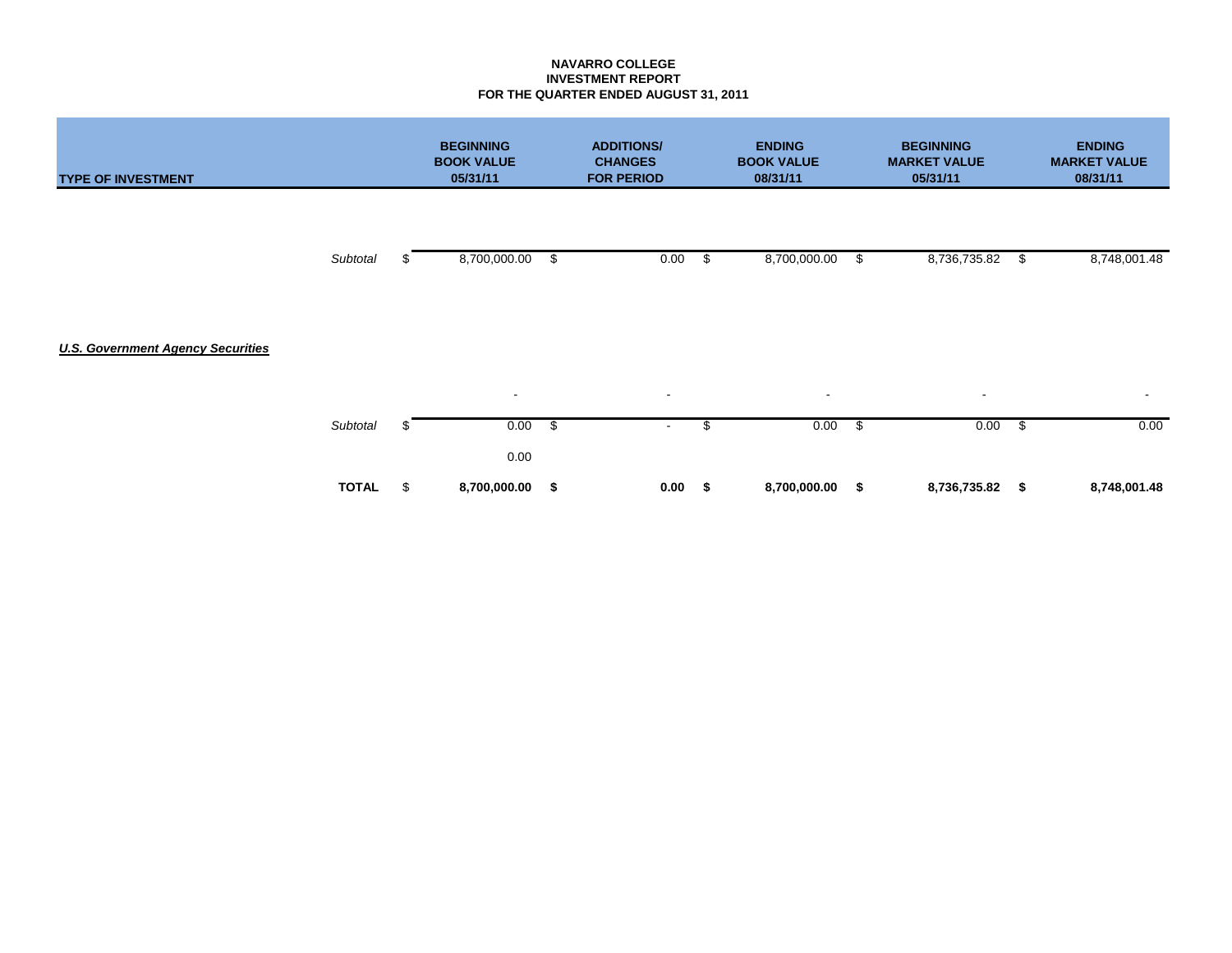#### **NAVARRO COLLEGE INVESTMENT REPORT RECAP FOR THE QUARTER ENDED AUGUST 31, 2011**

#### **RECAP OF INVESTMENTS BY FUND**

| <b>TYPE OF INVESTMENT</b>                                                    |     | <b>ENDING</b><br><b>BOOK VALUE</b><br>08/31/2011 | <b>Educational and</b><br><b>General Fund</b> | <b>Debt Service</b><br>Fund | <b>Auxiliary</b><br><b>Fund</b> | <b>Agency</b><br><b>Fund</b> | <b>Plant</b><br><b>Fund</b> | <b>Student</b><br><b>Financial</b><br><b>Aid Fund</b> |
|------------------------------------------------------------------------------|-----|--------------------------------------------------|-----------------------------------------------|-----------------------------|---------------------------------|------------------------------|-----------------------------|-------------------------------------------------------|
| First Bank & Trust Co. - CD #5006220                                         |     |                                                  |                                               |                             |                                 |                              |                             |                                                       |
|                                                                              |     | 100,000.00                                       | 100,000.00                                    |                             |                                 |                              |                             |                                                       |
| Community National Bank & Trust of TX - CD #1141420                          |     | 1,500,000.00                                     | 1,500,000.00                                  |                             |                                 |                              |                             |                                                       |
| Community National Bank & Trust of TX - CD #1141442                          |     | 1,500,000.00                                     | 1,500,000.00                                  |                             |                                 |                              |                             |                                                       |
| Community National Bank & Trust of TX - CD #1121587                          |     | 640,000.00                                       |                                               |                             |                                 |                              |                             | 640,000.00                                            |
| Citizens National Bank - CD #677159                                          |     | 250,000.00                                       |                                               |                             |                                 |                              |                             | 250,000.00                                            |
| State Farm - CD #1019063147                                                  |     | 100,000.00                                       |                                               |                             | 100,000.00                      |                              |                             |                                                       |
| Prosperity Bank-CD#730010473                                                 |     | 100,000.00                                       |                                               |                             |                                 | 100,000.00                   |                             |                                                       |
| Prosperity Bank-CD#730010475                                                 |     | 510,000.00                                       |                                               |                             |                                 |                              |                             | 510,000.00                                            |
| Prosperity Bank-CD#730010518                                                 |     | 1,000,000.00                                     | 1,000,000.00                                  |                             |                                 |                              |                             |                                                       |
| Prosperity Bank-CD#730010519                                                 |     | 3,000,000.00                                     | 3,000,000.00                                  |                             |                                 |                              |                             |                                                       |
|                                                                              | -\$ | 8,700,000.00 \$                                  | 7,100,000.00 \$                               | $0.00$ \$                   | 100,000.00 \$                   | 100,000.00 \$                | 0.00~\$                     | 1,400,000.00                                          |
| August 31, 2011 Benchmark Rates:                                             |     |                                                  |                                               |                             |                                 |                              |                             |                                                       |
| <b>TexStar Local Government Investment Service</b>                           |     | 0.0940%                                          |                                               |                             |                                 |                              |                             |                                                       |
| Rates and market values are from the August 31, 2011 The Wall Street Journal |     |                                                  |                                               |                             |                                 |                              |                             |                                                       |
| <b>Federal Funds Rate</b>                                                    |     | 0.0500%                                          |                                               |                             |                                 |                              |                             |                                                       |
| Merrill Lynch Ready Assets Trust                                             |     | 0.0000%                                          |                                               |                             |                                 |                              |                             |                                                       |
| Treasury Bill - 26 weeks                                                     |     | 0.0450%                                          |                                               |                             |                                 |                              |                             |                                                       |
| Certificates of Deposit - Six Months                                         |     | 0.2500%                                          |                                               |                             |                                 |                              |                             |                                                       |

We, the investment officers of Navarro College District, swear that, to the best of our knowledge, this report displays Navarro College's investment portfolio as of August 31, 2011. We further swear that transactions invol investment portfolio are in compliance with Navarro College's Investment Policy and Strategy and the provisions of the Public Funds Investment Act, Chapter 2256, and amendments of the Texas Government Code.

**Prepared by:** Date Investment Officer

Date Chief Accountant Date Investment Officer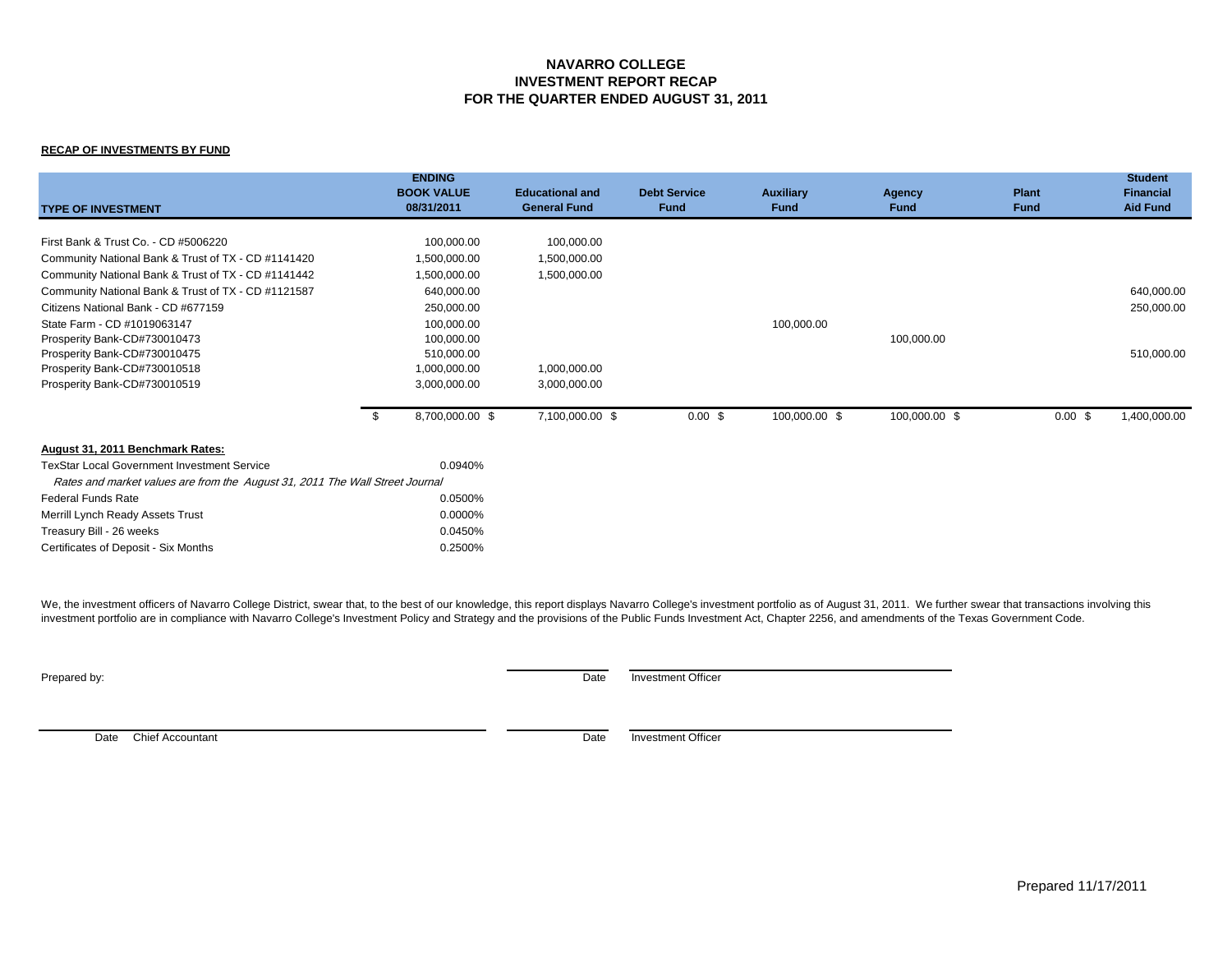# **NAVARRO COLLEGE INVESTMENT PORTFOLIO MATURITY SCHEDULE FOR THE QUARTER ENDED AUGUST 31, 2011**

| <b>MATURITY</b>    |    |                                  |    |                                 |    |                          |  |                                 |  |                            |  |
|--------------------|----|----------------------------------|----|---------------------------------|----|--------------------------|--|---------------------------------|--|----------------------------|--|
| <b>Fiscal Year</b> |    | <b>1st Quarter</b><br>Sept - Nov |    | <b>2nd Quarter</b><br>Dec - Feb |    | 3rd Quarter<br>Mar - May |  | <b>4th Quarter</b><br>Jun - Aug |  | <b>Total Amount</b>        |  |
| 2012<br>2013       | \$ | 4,700,000.00                     |    | 2,140,000.00                    |    | 1,610,000.00             |  | $\blacksquare$<br>250,000.00    |  | 8,450,000.00<br>250,000.00 |  |
| <b>Total</b>       | \$ | 4,700,000.00                     | \$ | 2,140,000.00                    | \$ | $1,610,000.00$ \$        |  | 250,000.00 \$                   |  | 8,700,000.00               |  |